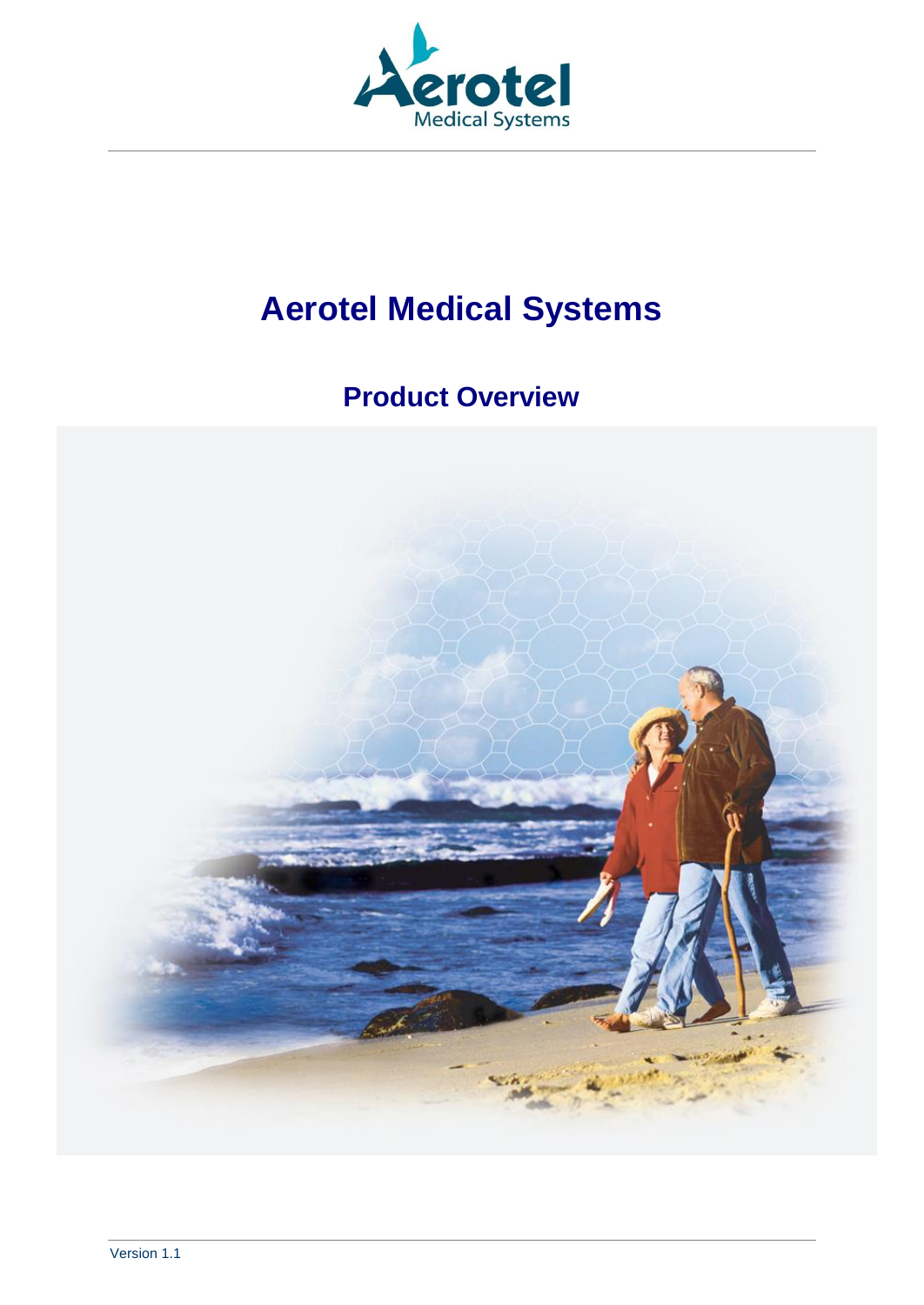

## **Table of Contents**

| 1. | The World of Telemedicine                        |                                                                                                                                                                   | 4                                  |
|----|--------------------------------------------------|-------------------------------------------------------------------------------------------------------------------------------------------------------------------|------------------------------------|
| 2. |                                                  | Aerotel Medical Systems: Your Partner in Telemedicine                                                                                                             | 5                                  |
| 3. |                                                  | <b>Aerotel's Telemedicine Systems</b>                                                                                                                             | 5                                  |
| 4. | HeartLine™ Monitoring System                     |                                                                                                                                                                   | 6                                  |
|    | 4.1                                              | <b>HeartLine Overview</b>                                                                                                                                         | 6                                  |
|    | 4.2<br>4.2.1<br>4.2.2<br>4.2.3<br>4.2.4          | <b>HeartLine Receiving Solutions</b><br>HeartLine Receiving Station (HRS) ™<br><b>HRS-Net™</b><br>HRS Remote Receiver (HRR™)<br>Voice Receiving Module (HRS-VRM™) | 7<br>$\overline{7}$<br>8<br>8<br>8 |
|    | 4.3<br>4.3.1<br>4.3.2<br>4.3.3<br>4.3.4<br>4.3.5 | <b>HeartLine Monitoring Devices</b><br>HeartView™ 12-Lead ECG Recorder/Transmitter<br>HeartView™ P8/12 Plus<br>Heart 2005A™<br>Heart 2006™<br>HeartOne™           | 8<br>8<br>9<br>10<br>10<br>11      |
| 5. |                                                  | e-CliniQ System for Multiple Parameter Monitoring                                                                                                                 | 11                                 |
|    | 5.1                                              | e-CliniQ Overview                                                                                                                                                 | 11                                 |
|    | 5.2<br>5.2.1<br>5.2.2                            | e-CliniQ Receiving Solutions<br>e-CliniQ MPM Call Center<br>MPM-Net                                                                                               | 12<br>12 <sub>2</sub><br>12        |
|    | 5.3<br>5.3.1<br>5.3.2<br>5.3.3<br>5.3.4<br>5.3.5 | e-CliniQ System Communication Hubs<br>Tele-CliniQ™<br>Tele-Modem<br>Connect-Lan<br>Medi-CliniQ™<br>Home-CliniQ™                                                   | 13<br>13<br>14<br>15<br>15<br>15   |
|    | 5.4<br>5.4.1<br>5.4.2<br>5.4.3                   | e-CliniQ Monitoring Devices<br>BP-Tel™ Trans-Telephonic Blood Pressure<br>Weight-Tel™<br>Other e-CliniQ Devices and Sensors                                       | 16<br>16<br>17<br>17               |
| 6. | <b>Life Care Mobile Monitoring System</b>        |                                                                                                                                                                   | 18                                 |
|    | 6.1                                              | <b>Life Care Overview</b>                                                                                                                                         | 18                                 |
|    | 6.2<br>6.2.1<br>6.2.2<br>6.2.3<br>6.2.4          | <b>Life Care Monitoring Solutions</b><br>SKeeperWare™<br>SKeeperAgent™<br>SKeeperWeb™<br>GeoWare™                                                                 | 18<br>18<br>19<br>19<br>19         |
|    | 6.3<br>6.3.1<br>6.3.2                            | LifeCare Wearable Devices<br>SKeeper™<br>GeoSkeeper™                                                                                                              | 19<br>19<br>20                     |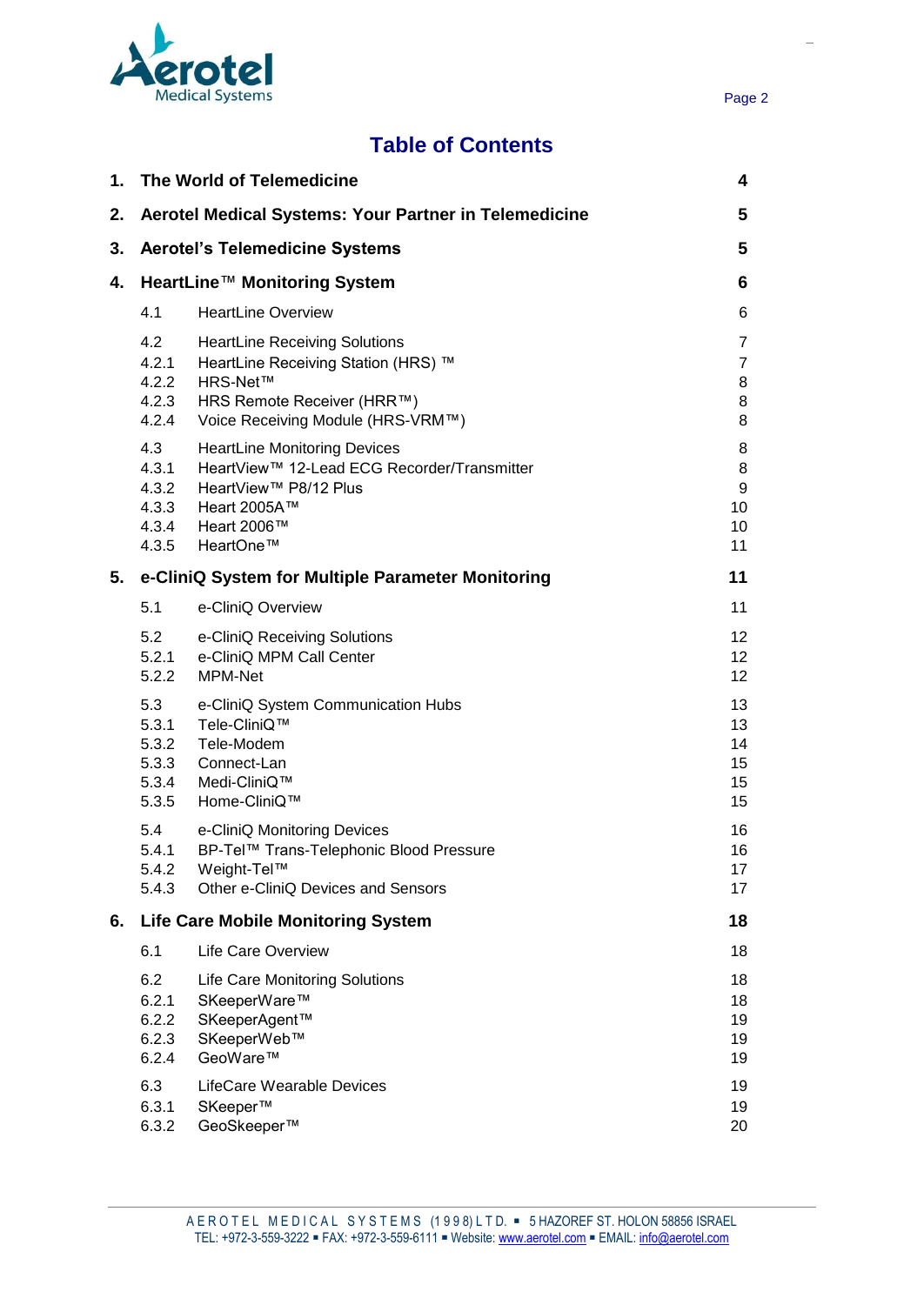

For additional information on the system components described in this document you are welcome to visit our Website at: [www.aerotel.com](http://www.aerotel.com/) or to contact us directly at [info@aerotel.com.](mailto:info@aerotel.com)

Copyright ©2008, Aerotel Medical Systems (1998) Ltd.

The quality systems of Aerotel Medical Systems conform to ISO 9001:2000,

ISO 13485:2003, MDD93/42/EEC.

Specifications are subject to change without prior notice.

Microsoft®, Windows® and MSSQL® are registered trademarks of Microsoft Corporation in the USA and other countries.

Bluetooth® is a registered trademark of SIG Inc.

Oracle® is a registered trademark of Oracle Corporation.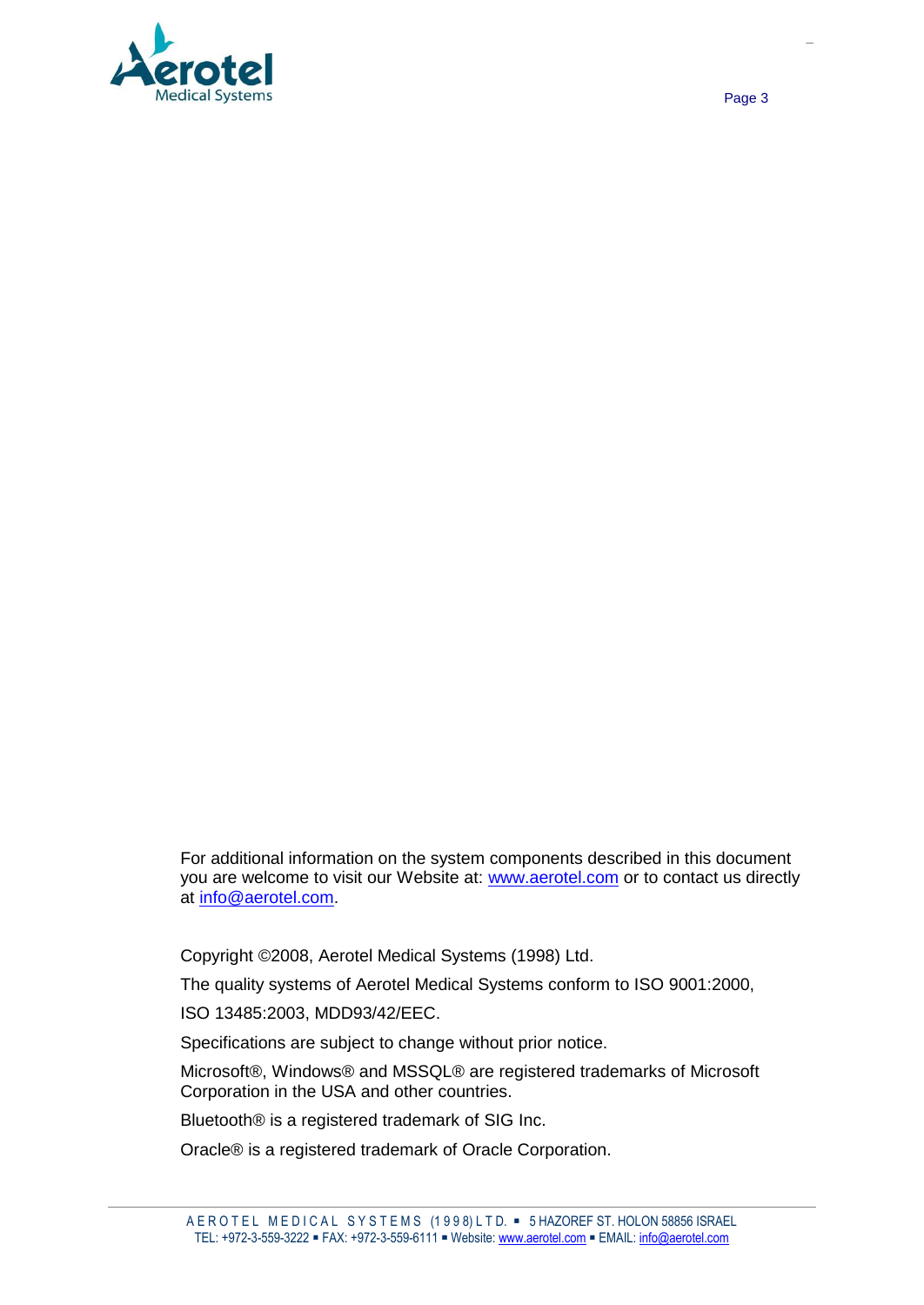

#### **1. The World of Telemedicine**

Telemedicine simply means "medicine at a distance". Also referred to as telehealth or e-health, telemedicine combines information and communications technologies to enhance the quality, availability and efficiency of healthcare delivery. Telemedicine connects patients with healthcare providers, any time, any place. Telemedicine services enable new forms of care provisioning as well as preventive care. This constitutes an evolution in care from the hospital to the community clinic and on to the patient's home.

Telemedicine is growing on a global scale. Telemedicine resolves the quandaries of healthcare agencies on how to deliver cheaper and more responsive medical services, particularly in an environment of increasing costs and an ageing population. After centuries of delivering health care in hospitals, healthcare providers are now shifting emphasis towards treating patients in their homes.

Telemedicine applications provide the means to leverage healthcare processes that can improve access to care and facilitate collaboration among healthcare providers. Whether used to deliver care, provide information, monitor patients' progress, or provide access to patient records, telemedicine can reduce cost and improve care. Additional benefits for healthcare providers and patients alike include: increased cost efficiency, reduced transportation expenses, improved patient access to specialists, improved quality of care, and facilitating the opportunity for early discharge from hospitals.

Studies show that monitoring patients at home, instead of having to rely on repeated hospital visits, increases patients' satisfaction and compliance, decreases complications, eliminates re-admissions to hospital and decreases overall hospitalization costs.

In a large-scale field study completed by the NorthWest NHS (British National Health Service) which dealt with "Cardiac Telemedicine in Primary Care", the researchers concluded:

> "One of the prime aims of the research [use of telemedicine equipment for undertaking cardiovascular diagnosis and monitoring for patients with cardiac conditions within the home/community environment] was to establish whether there were any benefits to be gained from this way of working. The audit has demonstrated that telemedicine ECG is easy to use in practice and is a valuable tool to support clinical decision-making and better outcomes for patients. As such we believe that it supports the NHS in its ability to deliver benefits to patients, caregivers and professionals."

> "The telemedicine service provides accuracy, consistency and reliability for the clinicians. Many doctors find interpretation of ECGs difficult, especially for minor but potentially clinically significant changes that can occur, nurses are not trained to interpret ECGs unless working on specialized cardiac units and so confidence for diagnosis is often placed in the conventional machine's inbuilt electronic readers which may be misdirected by electrical interference or previous changes which may no longer be relevant to the acute presentation. The use of this new service provides direct interpretation of a high quality ECG by clinical teams trained in the skill of ECG interpretation. In addition, they are aware of the patient's clinical symptoms and so can provide the treating clinician with support for the patient's management plan."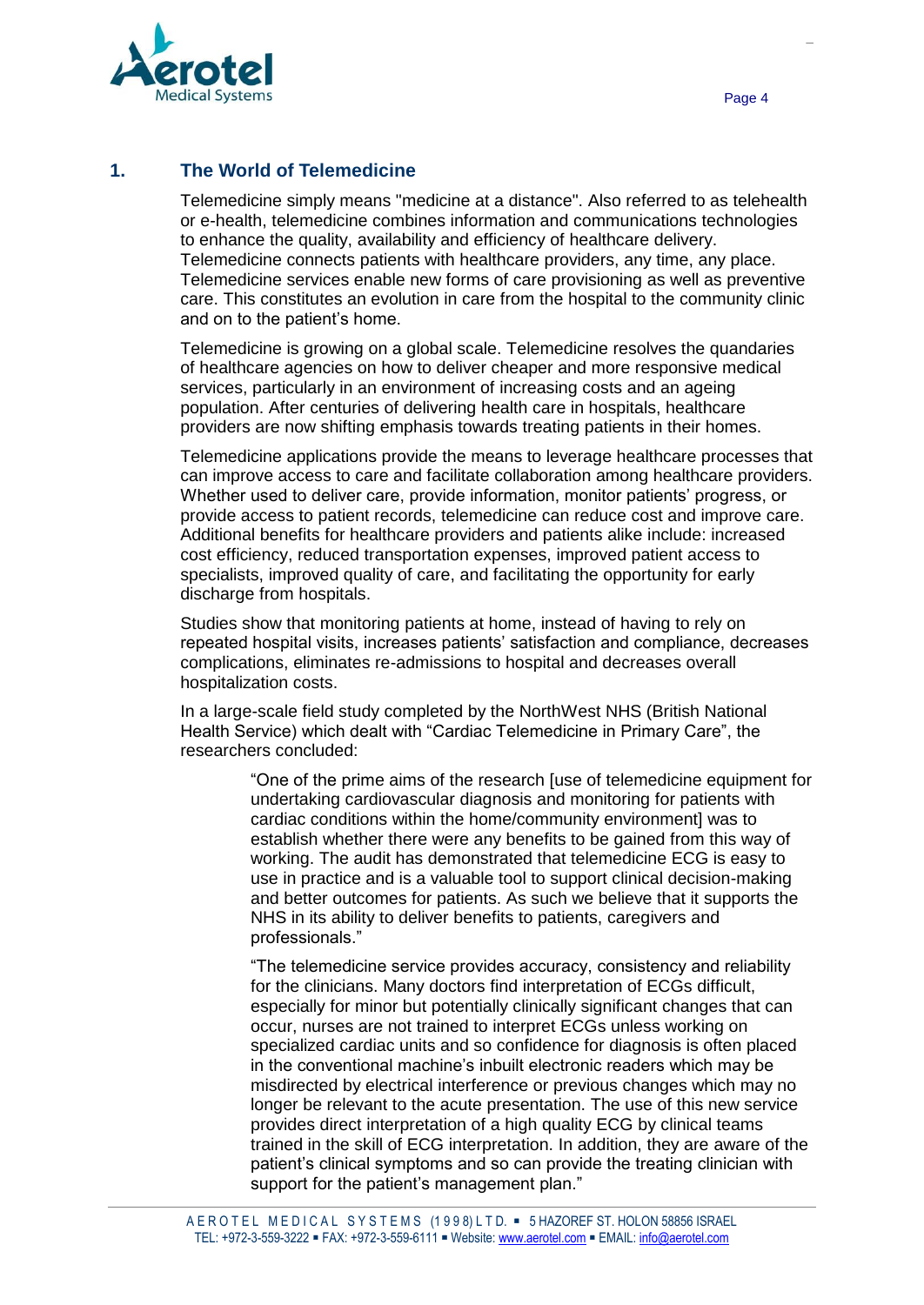

The study calculated that each walk-in centre could save, annually, almost  $£ 4,000$ and extrapolated to a national level, the annual savings could exceed  $E$  45 million.

Telemedicine enables medical staff to work more effectively and to focus on their core skills, while specific monitoring or diagnostic processes can be automated for patients' self management. Furthermore, certain hospital-related functions can be outsourced to specialized organizations that provide remote homecare and monitoring services.

Service providers, employing telemedicine monitoring, offer improved homecare as well as emergency response and critical life saving treatment to people at high risk. Patients are equipped with medical devices that transmit data over a variety of mobile devices and enable the physician to determine the necessary treatment.

#### **2. Aerotel Medical Systems: Your Partner in Telemedicine**

Aerotel has been a recognized world leader in telemedicine for more than 15 years. We support our customers in establishing medical Call Centers that provide remote monitoring services for private or institutionalized patients. These Call Centers provide diagnostic and/or emergency monitoring services to physicians, hospitals, private citizens, rural clinics and the like. They provide a variety of services for various monitoring needs: from a simple patient follow-up requiring a medical test, to chronically ill and high-risk patients suffering from heart disease and cardiac symptoms, hypertension, respiratory problems, etc.

Aerotel leads the market in cost-effective high-quality telemedicine solutions. Our user-friendly, compact systems ensure optimal performance and maximum reliability for continuous long-term monitoring. Aerotel's systems are in use by clients in more than 40 countries, on every continent, around the globe.

Aerotel also offers consulting services for clients wishing to establish their own Call Centers from the ground up.

#### **3. Aerotel's Telemedicine Systems**

Aerotel's Telemedicine solutions provide a set of comprehensive telemedicine systems for a variety of remote diagnostic, emergency service and monitoring applications. Aerotel's Telemedicine systems combine advanced sensors with communication technologies to enable medical professionals to monitor their patients and to effectively intervene in the event of an emergency. Aerotel's systems include a comprehensive range of medical monitoring and diagnostic devices, communications hubs and related receiving software programs that store and integrate clinical data, organize of medical information, provide data management services and enable immediate response.

Aerotel's medical equipment is cleared by the FDA for marketing in the United States and also carries the CE mark indicating conformance to European standards. Most of the products are also approved for use by other regulatory bodies.

Aerotel offers three comprehensive telemedicine systems:

**■ HeartLine™** – An ECG monitoring solution for on-going monitoring, primary care, and supervision of high-risk patients who may require immediate intervention in emergency situations.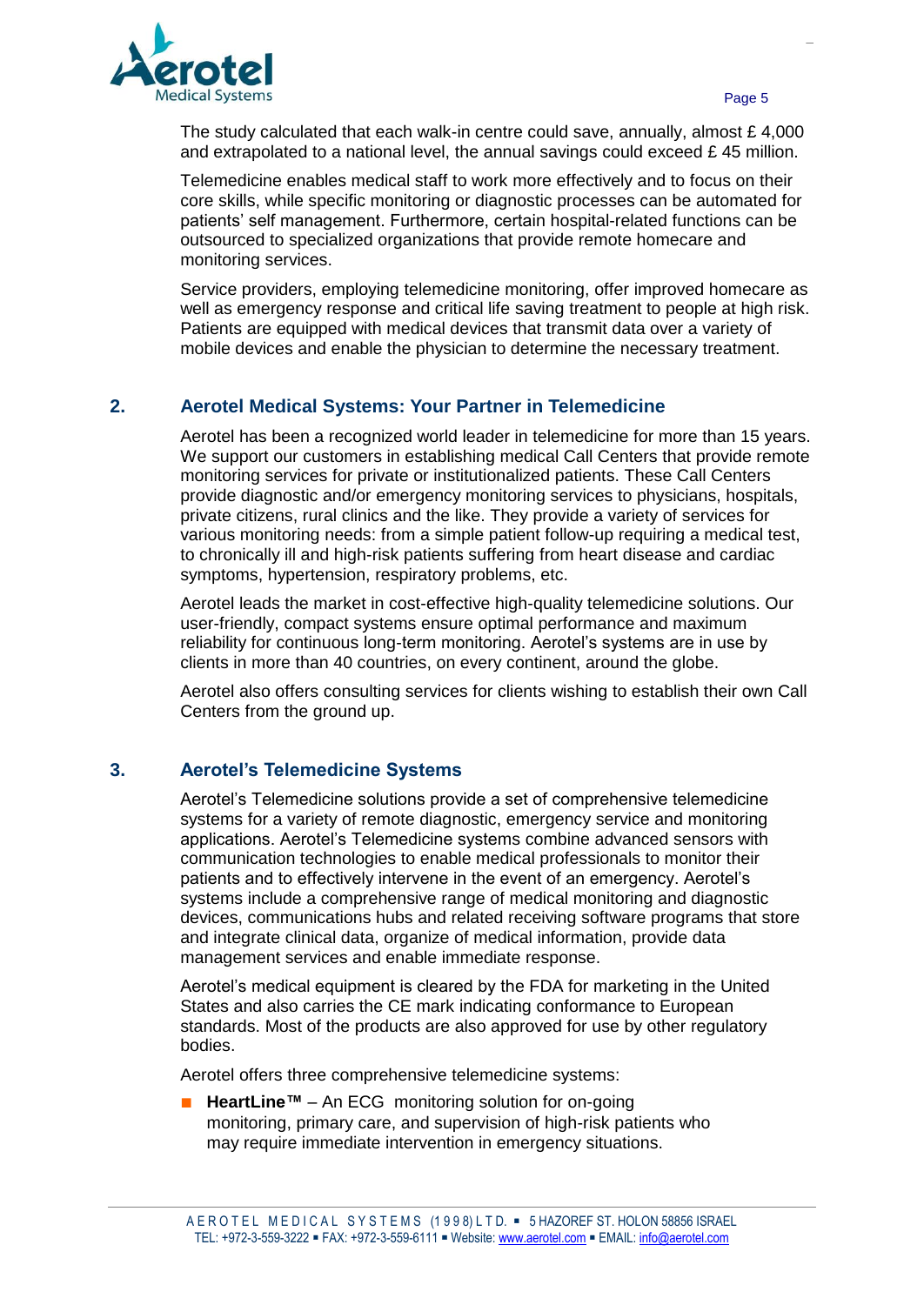

- **e-CliniQ™** A multi-parameter monitoring solution providing a range of services from preventive monitoring to supervision of chronically-ill patients – including routine monitoring of various medical parameters, such as blood pressure,  $SpO<sub>2</sub>$ , weight, etc.
- **■ LifeCare™**  A personal emergency response system, including medical alert and social alarm systems.

These three systems include monitoring devices for the patient's home or point of care (e.g. a nursing home or a public clinic) and a computer-based receiving system for the monitoring Call Center. An optional feature, Aerotel-Net™ enables secure remote Web-based access to stored information.

NOTE The HeartLine monitoring solution has been designed with an inherently flexible structure such that a system can be extended, beyond the scope of cardiac monitoring, to include many of the monitoring features of the e-CliniQ line.

Each system includes the following components:

- **■ Medical receiving station including Aerotel-Net Web-based access** – for remote monitoring, storage and analysis of patients' data.
- **Patient monitoring devices** sensors for monitoring medical parameters at patients' homes (or public clinics).
- **■ Clinic and home-based data acquisition and transmission hubs** – collecting medical data from the sensors and transmitting over phone lines or the Internet to a remote medical Call Center.

#### **4. HeartLine**™ **Monitoring System**

#### **4.1 HeartLine Overview**

Aerotel's HeartLine ECG remote monitoring system is designed to support various diagnostic, and monitoring applications. It is composed of a complete range of personal 1 to12 lead trans-telephonic devices for variable remote diagnostic service applications. Each service subscriber (e.g. clinic, private patient) is supplied with a compact, easy-to-use monitor that is always at his/her reach.

The recorded ECG signals are transmitted, over the telephone fixed lines or cell depending on the Heartview model been used by the client or the Internet in the case of clients using the HRS-HRR, to a medical center, where a computer-based ECG receiving station receives the transmitted ECG and displays it. The monitors enable subscribers to record an electrocardiogram in roughly 50 seconds and transmit the data to the Call Centre, via telephone, from any part of the country and even abroad.

Data is provided in a proprietary format (HRT) that ensures a particularly highquality image. In addition, data can be sent to PDAs and other mobile devices, with appropriate-re viewing capabilities, as JPG or PDF files.

In a crisis situation, the Call Center's medical team may activates emergency procedures enabling the patient to receive immediate treatment If needed, all of the data can be viewed on the Internet using Aerotel's HRS-Net software for Internet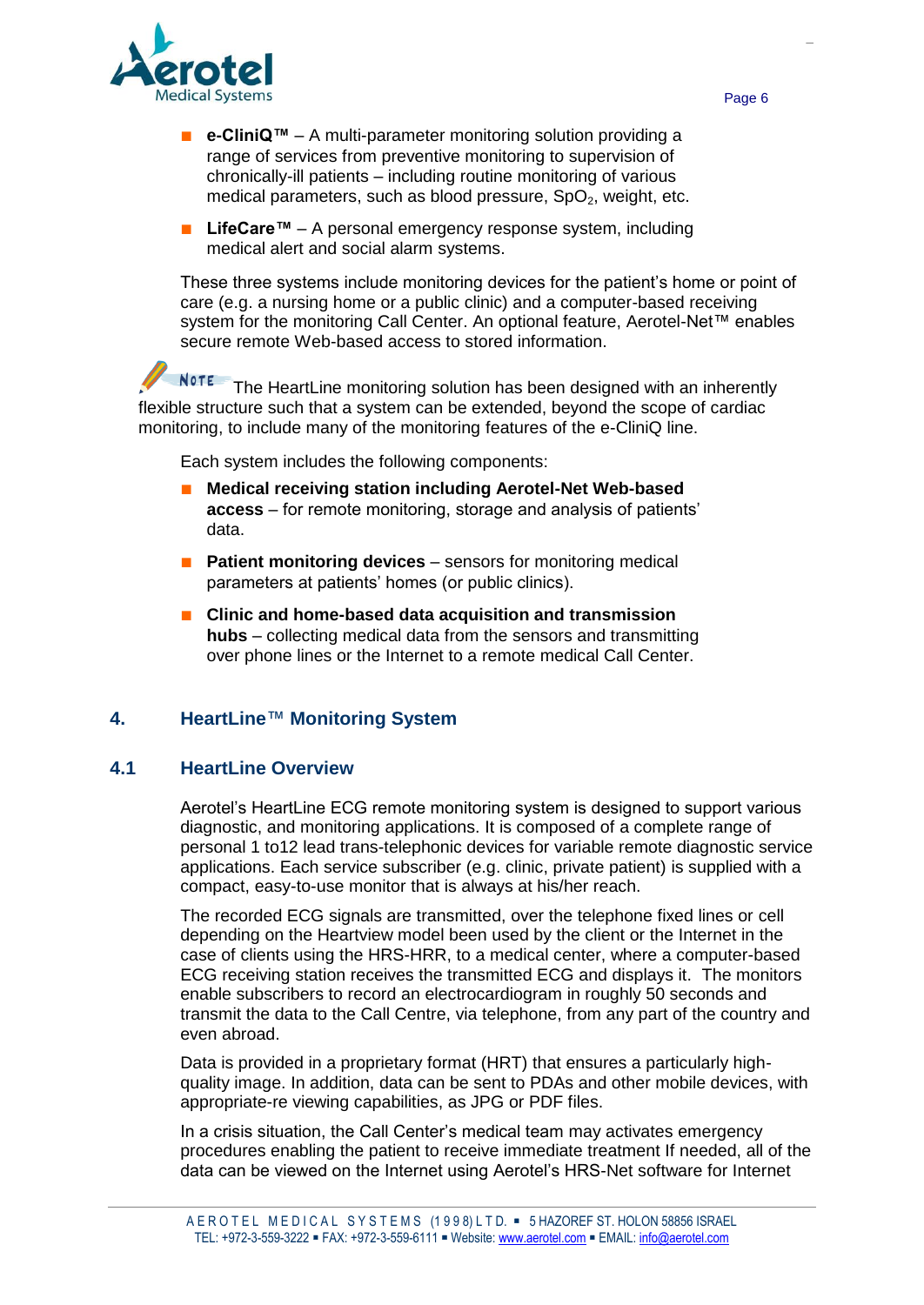

access to medical files from any location. As a result, regardless of their physical location, this type of service enables general practitioners (GPs) and medical staff to offer patients immediate assistance for treatment and evacuation, consultation, or a routine examination.

In remote locations or in countries where there is a dearth of health professionals (primarily specialists), this Call Center acts as a lifeline by providing support information to GPs around the country and giving them an immediate, on-line response to medical examinations sent to the center.

The Call centre may be used in an "automatic" mode, where ECGs are received digitally (via the HRS-HRR; Medi-CliniQ; HRS-VRM or the Heartview P12/8 plus BT) and placed in the client's patient file either as a private user or a corporate user in the case of clinics and companies. The received data can be immediately seen using the HRS-Net module online.

#### **4.2 HeartLine Receiving Solutions**

Aerotel's HeartLine system enables ECG monitoring of individuals and mass screening by Call Center applications for immediate diagnosis of subscribed patients in the event of cardiac conditions. It can also be used by hospitals for outpatient follow-up, thus facilitating early patient release from hospitals, and in turn, helps reduce costs.

#### **4.2.1 HeartLine Receiving Station (HRS) ™**

**The HeartLine Receiving Station** is Aerotel's core acquisition and management center. Easy to operate, it can be connected to any standard PC (in accordance with Aerotel's requirements). Designed for long-term use, the system's database offers various access and management options. HRS supports Aerotel's entire line of HeartLine monitors. Additionally, several systems can be networked in order to support large-scale service operations.

The HRS is available in a variety of European languages, in addition to English, such as Russian, Italian, and Spanish.

The following illustration shows a typical HRS configuration.



**Heartline Monitor In Use** 

**Heartline Receiving Station**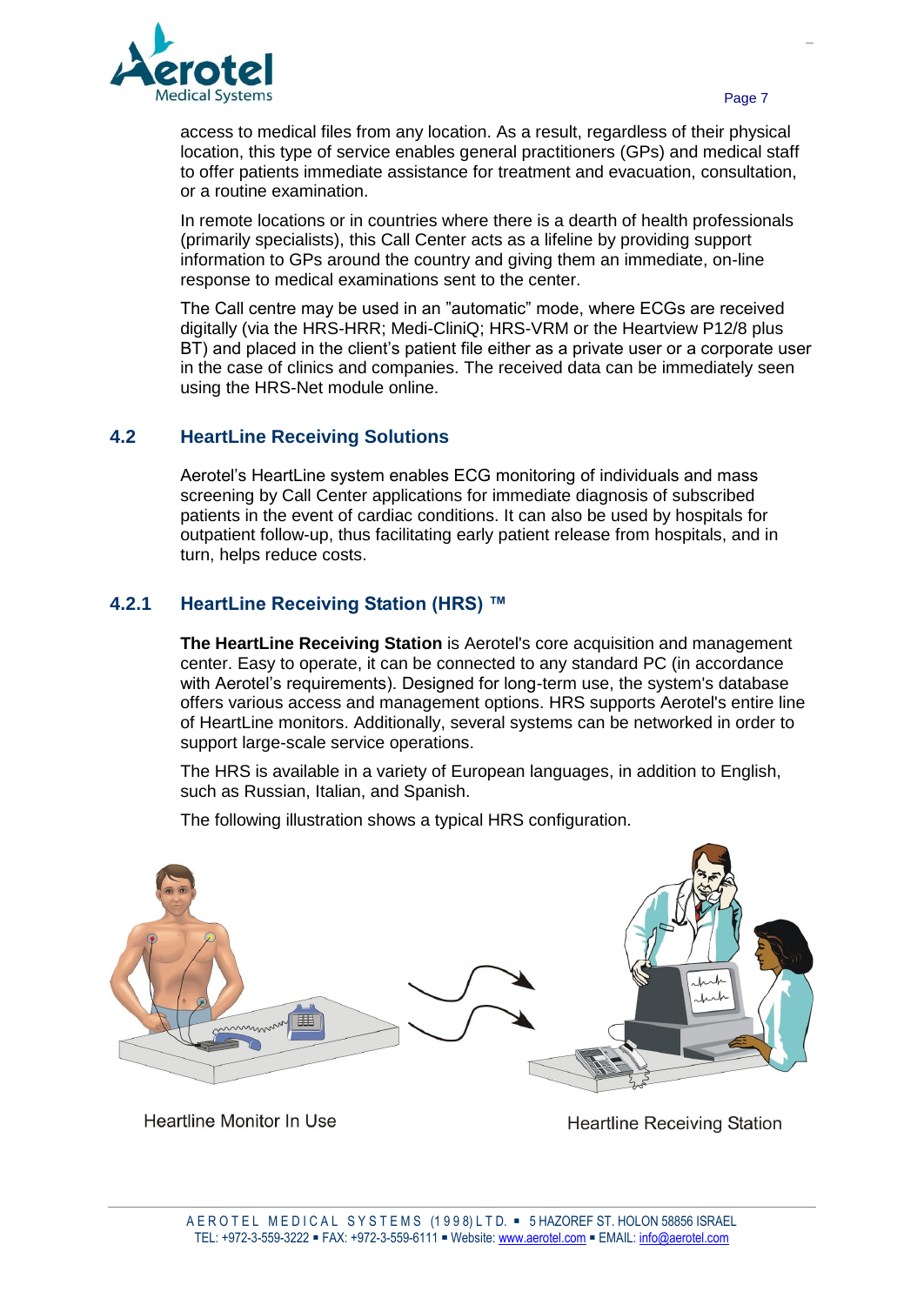

#### **4.2.2 HRS-Net™**

**HRS-Net**™ is an add-on element essential for remote access by authorized users (patients, physicians, or companies) to view data on the Web. Medical files can be viewed on the Net from any location. Regardless of their physical location, HRS-Net enables physicians and medical staff to offer patients immediate assistance, treatment and evacuation, consultation, or a routine examination.

#### **4.2.3 HRS Remote Receiver (HRR™)**

**The HRS Remote Receiver** is a multi-functional remote receiver software package designed for clinics and physicians. It can acoustically record, display, print and transmit patient's ECG signal over the Internet to the Call Center. HRR ensures automatic reception of the ECG at the Call Center and thus facilitates prompt control of a patient's health condition.

#### **4.2.4 Voice Receiving Module (HRS-VRM™)**

**The Voice Receiving Module** enables medical Call Centers to receive phonetransmitted ECG signals automatically, without an operator's intervention, at a medical center. When a patient calls the Center to transmit his/her ECG, the VRM module automatically answers the call. The signal is then stored with the patient's ID and timestamp in the patient's record for later retrieval and analysis by a medical professional.

#### **4.3 HeartLine Monitoring Devices**

The following sections present descriptions of various monitoring elements of the HeartLine Monitoring System.

#### **4.3.1 HeartView™ 12-Lead ECG Recorder/Transmitter**

The HeartView™ 12-Lead ECG Recorder/Transmitter is a trans-telephonic 12-lead ECG monitor and the market's smallest professional ECG trans-telephonic recorder/transmitter. HeartView enables the transmission of comprehensive ECG data from any place and at any time. Users position the 10-wire patient cable that comes with the unit, to simultaneously record a 12-lead ECG. The recorded ECG is transmitted over the phone, and received through an acoustic coupler connection at the HeartLine Receiving Station (HRS) for immediate diagnosis. HeartView includes an option for digital transmission.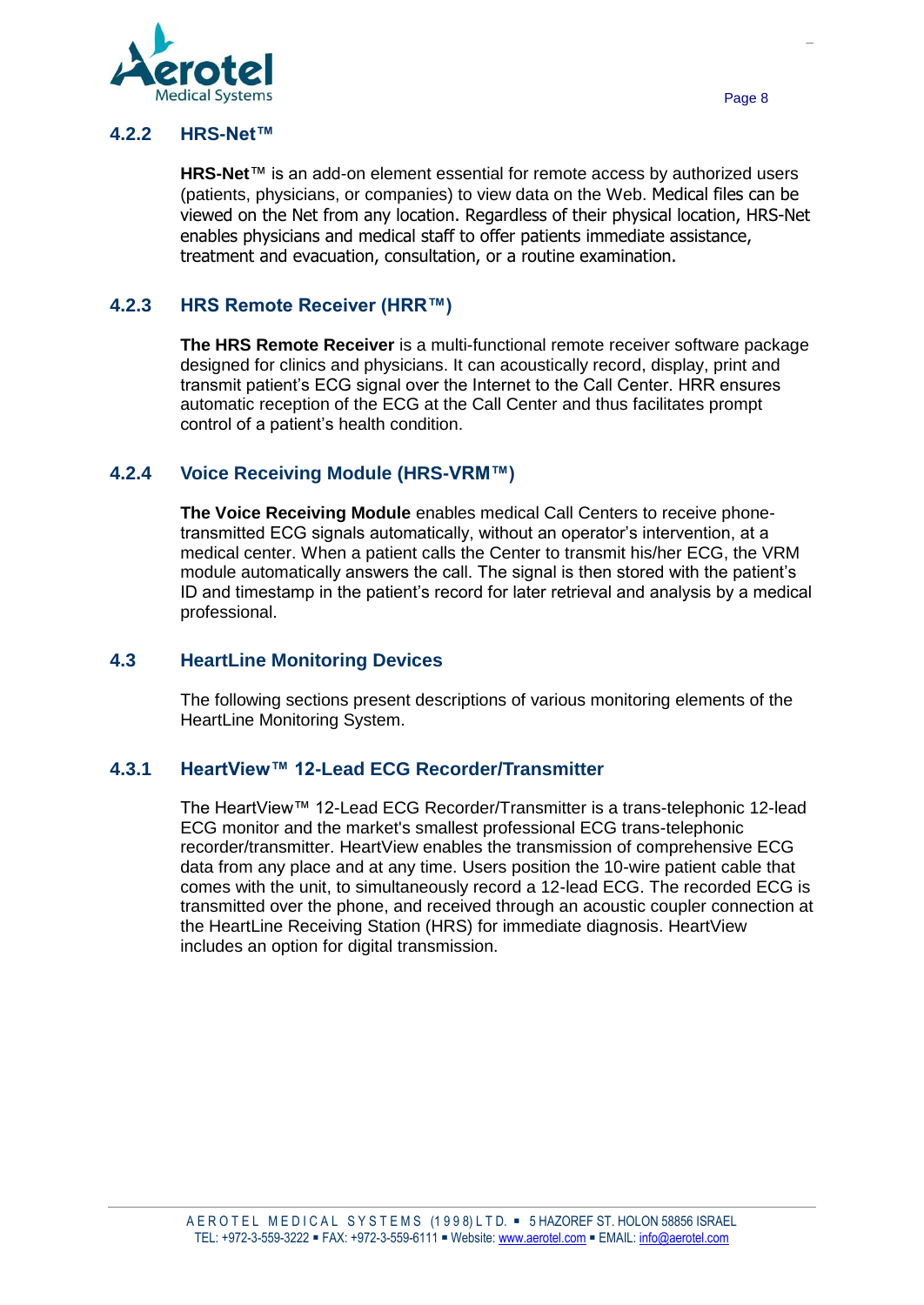







#### **4.3.2 HeartView™ P8/12 Plus**

The HeartView™ P8/12 Plus is a trans-telephonic personal 12-lead ECG monitor, available in various models. This small, easy-to-operate ECG puts patients in control and provides physicians with a clear, comprehensive ECG graphic recording. Operating the HeartView P-12/8 Plus requires very little effort. The patient simply records a 12 or 8 lead ECG by using a 3-wire patient cable and the four embedded electrodes on the back of the unit. The recorded ECG is then transmitted through the phone to Aerotel's HeartLine Receiving Station (HRS) for immediate diagnosis.

The HeartView™ P8/12 Plus with the Bluetooth option can send the ECG, to the HRS via the mobile network.

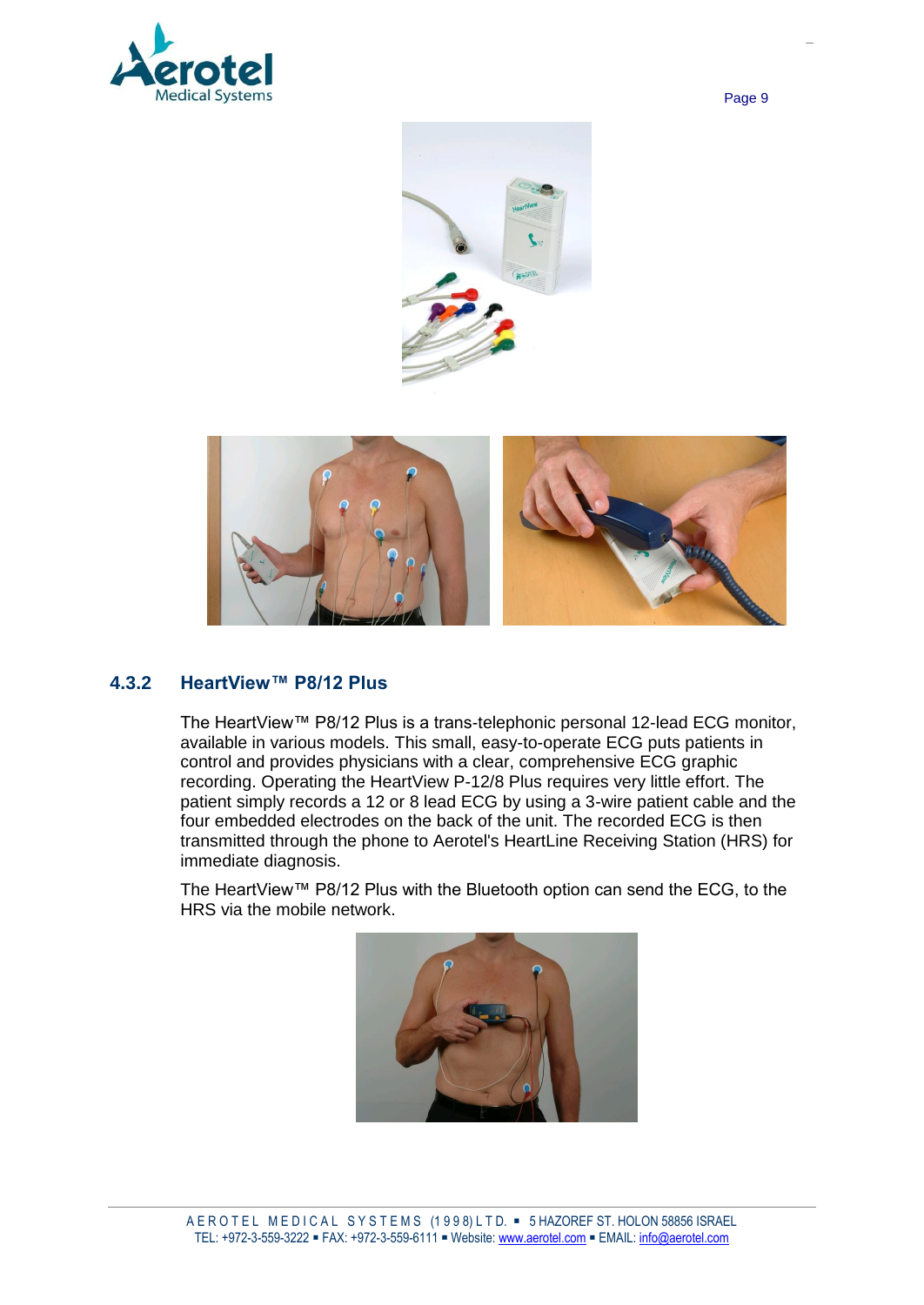

#### **4.3.3 Heart 2005A™**

The Heart 2005A™ is a user-friendly single-lead pre/post loop event recorder for accurate documenting of transient cardiac events. Heart 2005A is the answer for long-term trans-telephonic monitoring. Simple to use, the patient presses a button once symptoms begin in order to record all pre- and post-ECG segments. By pressing the "Transmission" button, the patient sends the recorded ECG over the telephone to Aerotel's HeartLine Receiving Station (HRS) for immediate diagnosis.





#### **4.3.4 Heart 2006™**

The Heart Loop 2006™ is a long-term Trans-telephonic dual lead pre/ post ECG loop event recorder. This device is the solution of choice for documenting transient cardiac symptoms and their correlation to the patient's ECG. User-friendly and reliable, it provides 2-lead loop recording information to satisfy most of a cardiologist's demands.

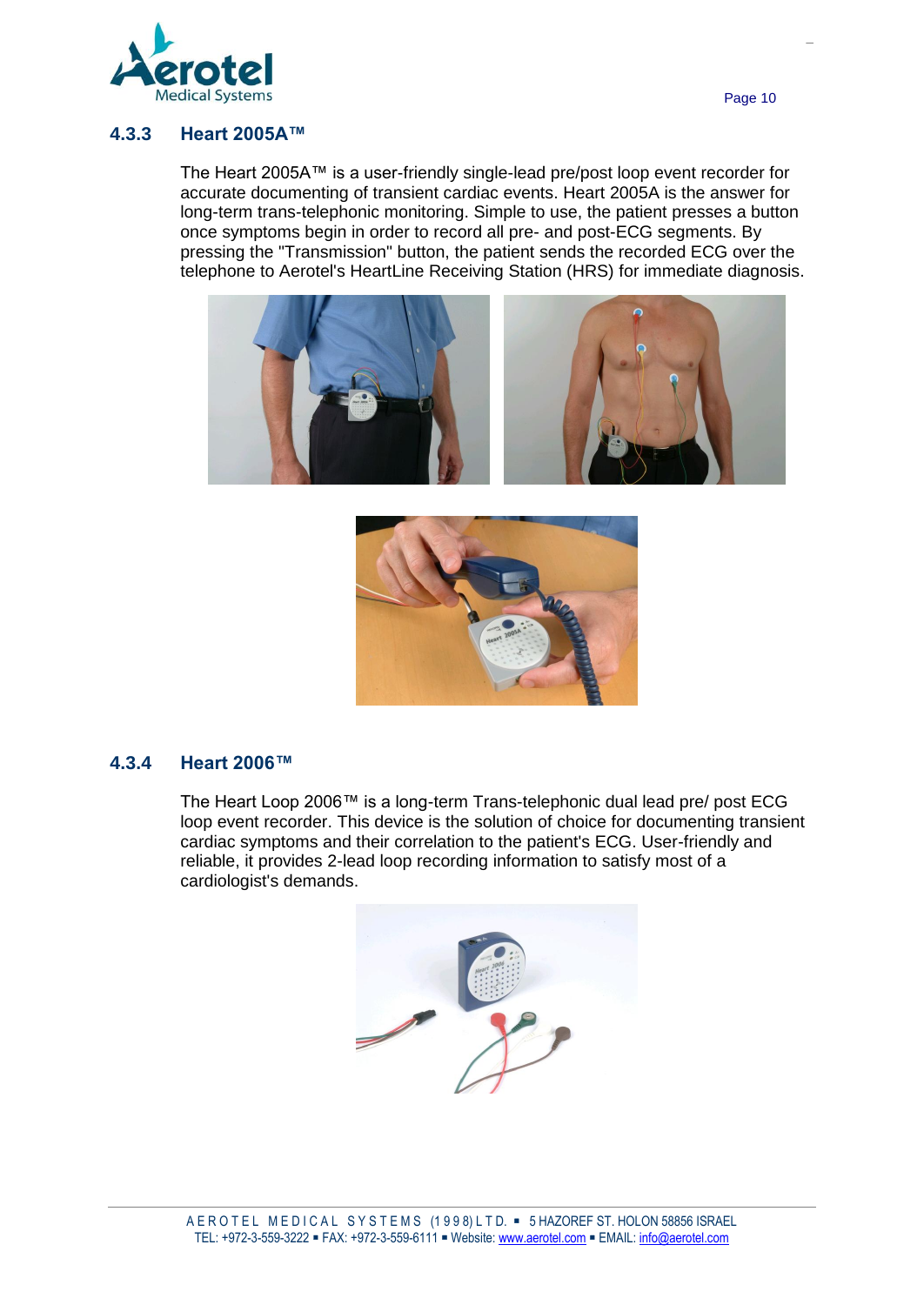

#### **4.3.5 HeartOne™**

**HeartOne™** is a pocket-sized, trans-telephonic ECG event recorder/transmitter. It is unique in its portability and capability of maximizing patient mobility – it does not require a patient cable. It is so small that it easily fits into a pocket, making it readily available for use at any time and any place. Patients simply place two thumbs on designated electrodes and push one button to record a rhythm lead. Recorded results can be transmitted to the HeartLine Receiving Station (HRS) from any standard telephone. HeartOne can be supplied with a patient cable designed to address high quality ECGs and people with special needs, such as pediatric usage.





## **5. e-CliniQ System for Multiple Parameter Monitoring**

#### **5.1 e-CliniQ Overview**

Aerotel's e-CliniQ medical parameters monitoring system is used for remote monitoring of vital signs that do not require an immediate response. Data collected at patients' homes or a remote clinic, by a monitoring device – including information from compatible HeartLine devices – is acquired by a hub (e.g. Tele-CliniQ™ or Medi-CliniQ™) from which it is transmitted, over phone lines or the Internet, to the Call Center where the e-CliniQ receiving software is installed.

The monitored parameters allow health care organizations and physicians to successfully manage diagnostic services for patients at home or in remote clinics and to follow-up care of their patients' chronically ill. Using Aerotel's MPM™ software (described in section 5.2.1), the monitoring service center automatically stores the data in electronic patient files. As a result, physicians are able to review the medical parameters (such as blood pressure, blood glucose levels, oxygen saturation, and more), effectively track patient adherence to medication regimes, etc.

In a typical usage of e-CliniQ in a Call Center environment, data is received from different senders scattered throughout a region or a country. Several working stations are ready to receive incoming calls with various medical parameters. The number of working stations depends on anticipated traffic as well as on the actual configuration of the Call Center and means of networking used (phone lines, Internet, etc.). The working stations are always connected to the server and are thus continuously synchronized.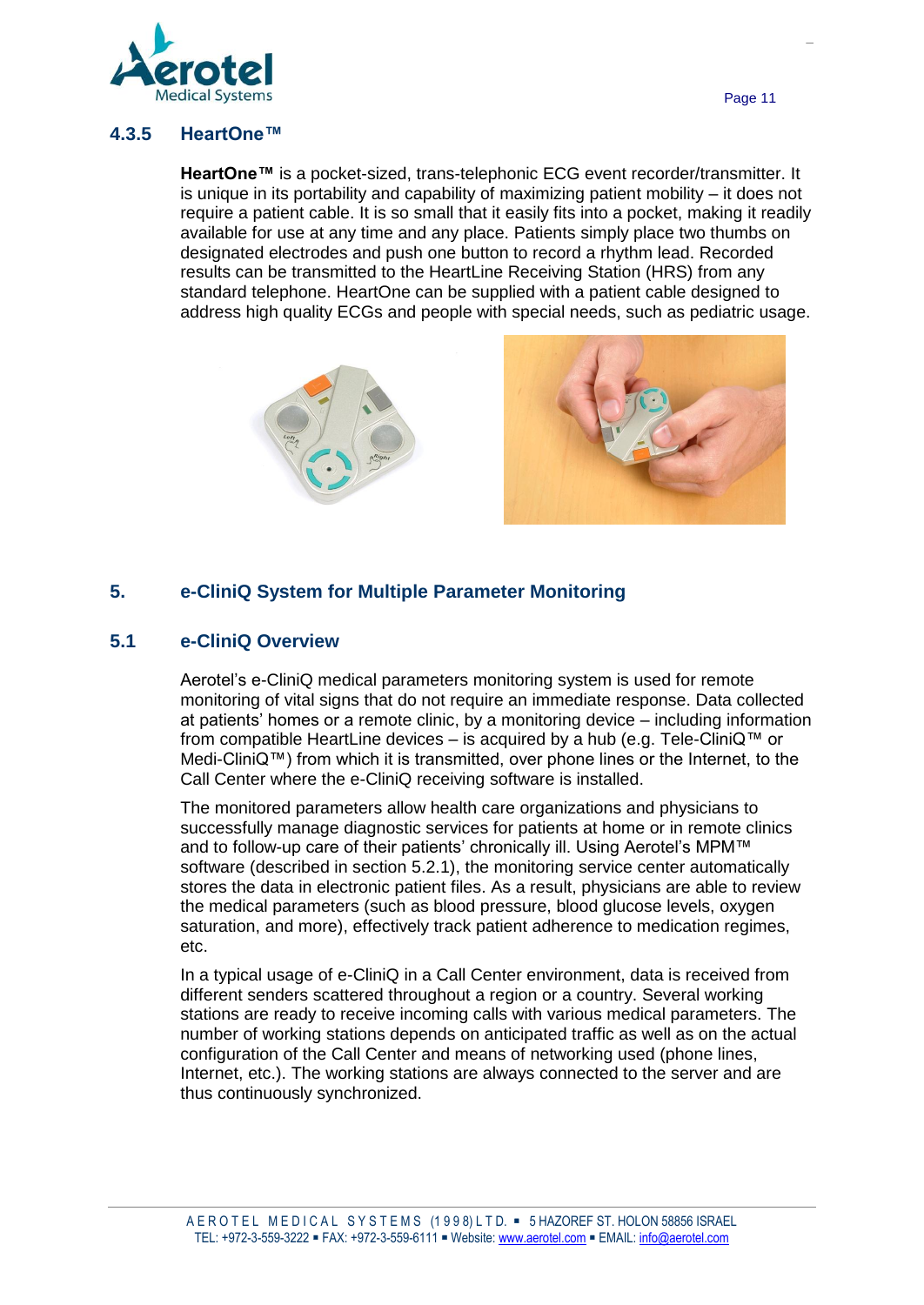

### **5.2 e-CliniQ Receiving Solutions**

Aerotel's e-CliniQ Receiving Solutions enable remote, on-going, non-urgent monitoring of vital signs in patients. e-CliniQ solutions have been specifically designed for situations which are not life endangering and that do not require an immediate response.

## **5.2.1 e-CliniQ MPM Call Center**

**The e-CliniQ MPM Call Center** serves as the receiving center for e-CliniQ medical parameters monitoring and disease management. Easy to operate, it can be applied to any standard PC equipment (complying with Aerotel's minimum requirements). Comprised of an MSSQL Database server and workstations connected in a network configuration. It is designed for long-term use and offers various access and management options. The MPM application is intended for:

- **■** Call center applications for immediate diagnosis of subscribed patients
- Hospital out-patient follow-up
- Primary care units, live mobile units
- Early patient discharge from hospitals
- Pharmaceutical companies to perform drug compliance
- Digital data transmission for offline analysis and reducing costs of employing professional staff at Call Centers
- Data access through the Web for subscribed patients and their physicians
- CHF patient follow-up

#### **5.2.2 MPM-Net**

Aerotel's MPM Net system is an add-on element often essential for remote diagnostics because it enables authorized users to display MPM data on the Web. Users can be patients and/or physicians. Patients use the Tele-CliniQ or any Home Hub Communicator (refer to sections [5.3.1,](#page-12-0) [5.3.2](#page-13-0) and [5.3.3\)](#page-14-0) and Medi-CliniQ (refer to section [5.4.3\)](#page-16-0) devices as data transmitters in order to send test results to the MPM Call Center. MPM Net displays all values stored in the Call Center's database. The MPM-Net provides:

- Instant viewing via the Web of incoming values for the following parameters:
	- Blood pressure
	- **Precision Weight**
	- □ Blood glucose
	- □ SpO<sub>2</sub>
	- □ Spirometry values
	- $\Box$  Temperature (to be added shortly)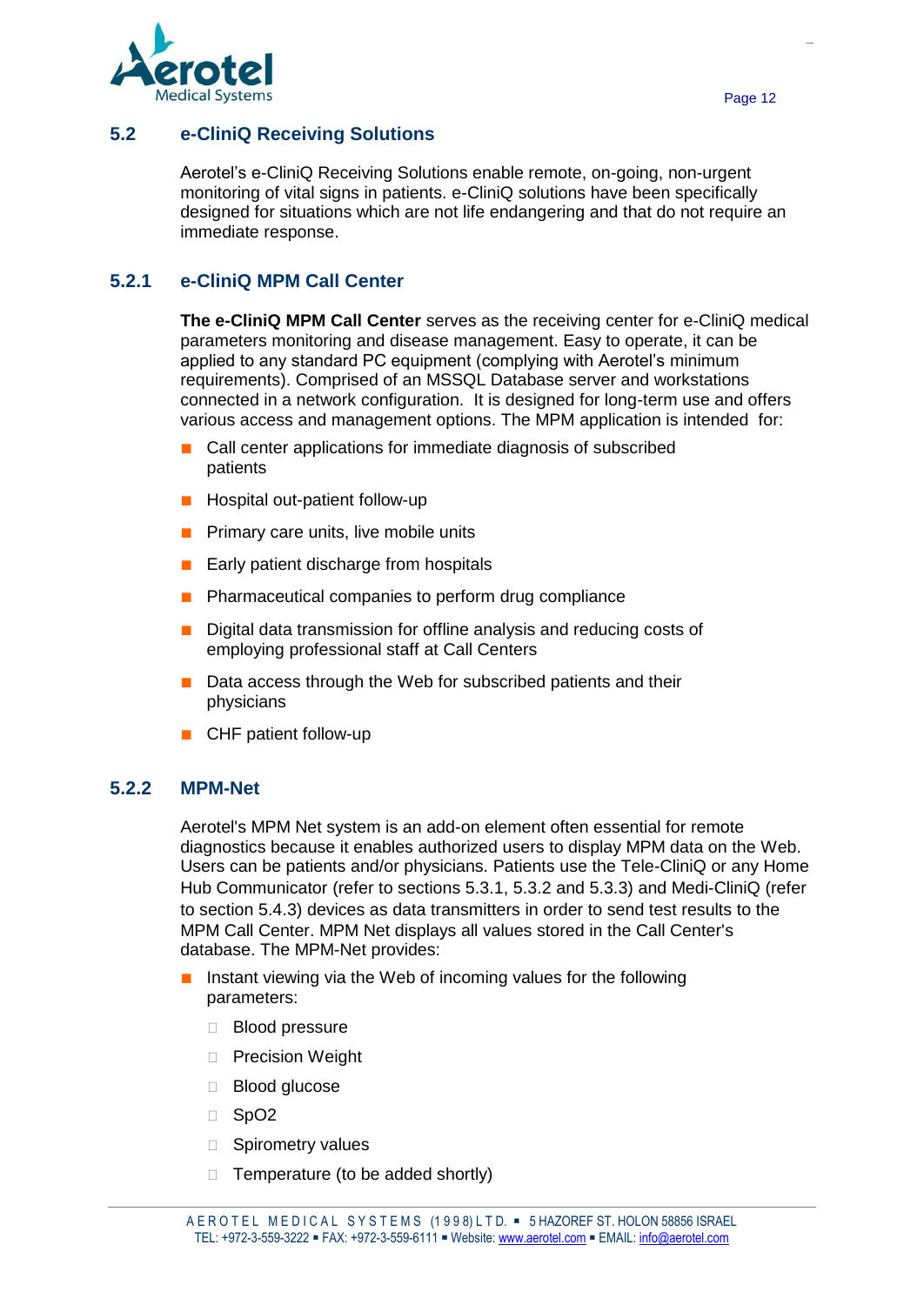

- **■** Remote monitoring of chronically ill patients
- **■** Primary care system for remote areas

#### **5.3 e-CliniQ System Communication Hubs**

Aerotel offers a wide range of data communications hubs for various applications and communications means.

- Tele-CliniQ<sup>™</sup> for telemedicine applications using fixed phone lines.
- Tele-Modem<sup>™</sup> for advanced data transfer using fixed phone lines.
- Connect-LAN<sup>™</sup> for advanced data transfer using Internet connection.
- Medi-CliniQ<sup>™</sup> for public use, using Internet connection.
- Home-CliniQ<sup>™</sup> for families, using Internet connection.

#### <span id="page-12-0"></span>**5.3.1 Tele-CliniQ™**

**Tele-CliniQ™** is Aerotel's personal data communicator hub and acquisition center intended for homecare use. It provides multiple data access points for connecting multiple sensors to a single-patient for chronic care and disease management.

Tele-CliniQ significantly eases the burden of monitoring medical parameters of chronically ill patients, while enhancing their quality of life. An easy-to-use multiparameter communicator, it can simultaneously transmit data from up to four medical devices connected to the MPM Receiving Center. Once measurements have been recorded into each connected instrument, the user simply presses the "Start" button to activate parameter reading and transmission. Equipped with an internal memory and real-time clock, its automatic data transfer is reliable and minimizes human error. Tele-CliniQ streamlines medical management because it is both time and cost effective.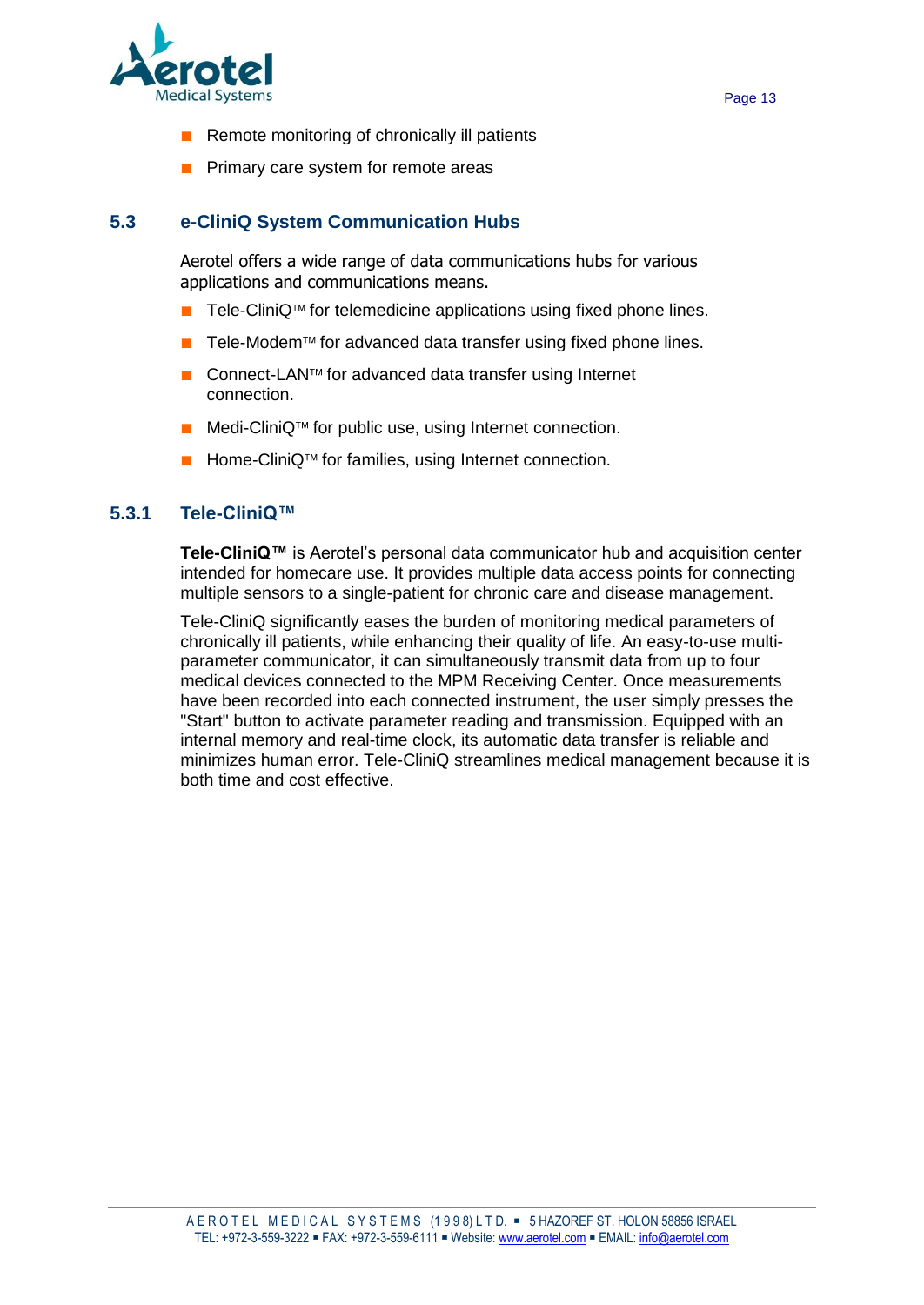



Tele-CliniQ consists of a small control box connected to monitoring devices via a serial or Bluetooth interface. It connects directly to a home phone jack with its builtin modem. It can be simultaneously connected to four different monitoring devices (sensors) with a variety of 15 compatible devices to select from.

Tele-CliniQ offers the best "total cost of ownership" solution for home monitoring of medical parameters and provides the best means to monitor the chronically ill patient.

The following data can be collected from external devices:

- **■** ECG
- **■** Blood pressure
- **■** Weight
- Blood glucose
- **■** SpO2
- **■** Respiratory peak flow
- **■** Temperature (to be added shortly)

Please contact your Aerotel agent for an up-to-date list of supported devices.

#### <span id="page-13-0"></span>**5.3.2 Tele-Modem**

**The Tele-Modem Personal Home Hub Communicator** can simultaneously transmit data to Aerotel's Receiving Center (or to any other system as needed). Once measurements have been recorded into each connected instrument, the user simply presses the "Start" button to activate parameter reading and transmission. Equipped with an internal memory and real-time clock, its automatic data transfer is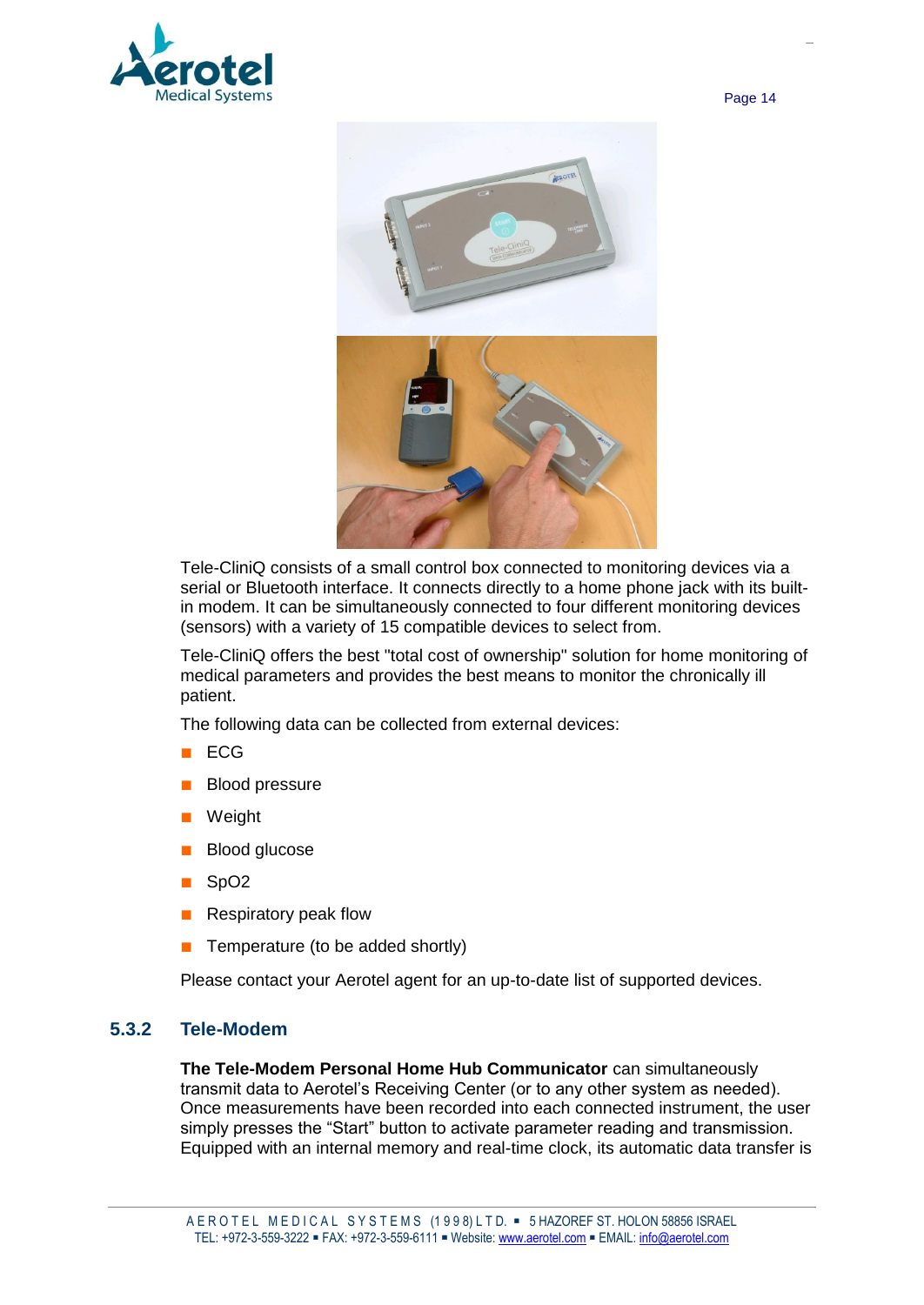

reliable and minimizes human error. Tele-Modem runs on batteries or an external power supply. It was especially designed to enable Bluetooth device operation.

Please contact your Aerotel agent for an up-to-date list of supported devices.

#### <span id="page-14-0"></span>**5.3.3 Connect-Lan**

**Connect-LAN Personal Home Hub Communicator** provides global connectivity for information transmission and retrieval. Users are able to easily relay data via the Internet to a central acquisitions center. Similarly, those on the receiving end can access the information from any point on the globe.

#### **5.3.4 Medi-CliniQ™**

**Medi-CliniQ**™ is Aerotel's multi-patient data communication hub and acquisition center intended for public use (e.g. remote areas clinics, assisted living homes, etc.). It provides multiple data access point (multiple sensors) for multiple-patient use.

Medi-CliniQ consists of PC-based software and a USB junction box for connecting up to eight monitoring devices to a PC using serial I/O ports or a Bluetooth interface. It is used for the transmission of up to eight measured medical values, which are then transmitted to the Call Center over the Internet. It is essentially a multi-user version of the Tele-CliniQ that can be used in public places such as community clinics, assisted living, pharmacies, etc.

The remote or public clinic has a PC station linked to the Medi-CliniQ which is, in turn, connected to the monitoring devices. Patients using the Medi-CliniQ can be identified by a unique personal ID number or (in the future) by using a smart card reader option. Patients can take the measurements with the help of a nurse or other clinic personnel. The data is then automatically transmitted over the Internet to the receiving Call Center, where it is stored in the patient's medical record. This data becomes available for evaluation by a physician at the Call Center or at a remote location.

Medi-CliniQ can be connected (at this time) to any combination of the following monitoring devices:

- ECG (1-12 leads)
- **■** Blood glucose or Ketone monitoring sensor
- **■** Blood pressure monitor
- **■** Weight scale
- **■** Pulse oximeter
- **■** Spirometer

Please contact your Aerotel agent for an up-to-date list of supported devices.

#### **5.3.5 Home-CliniQ™**

**Home-CliniQ**™ is application software that transforms any home PC into a medical data acquisition hub. Home-CliniQ allows the monitoring of a variety of parameters. It communicates with monitoring devices such as Aerotel's HeartView 12 lead ECG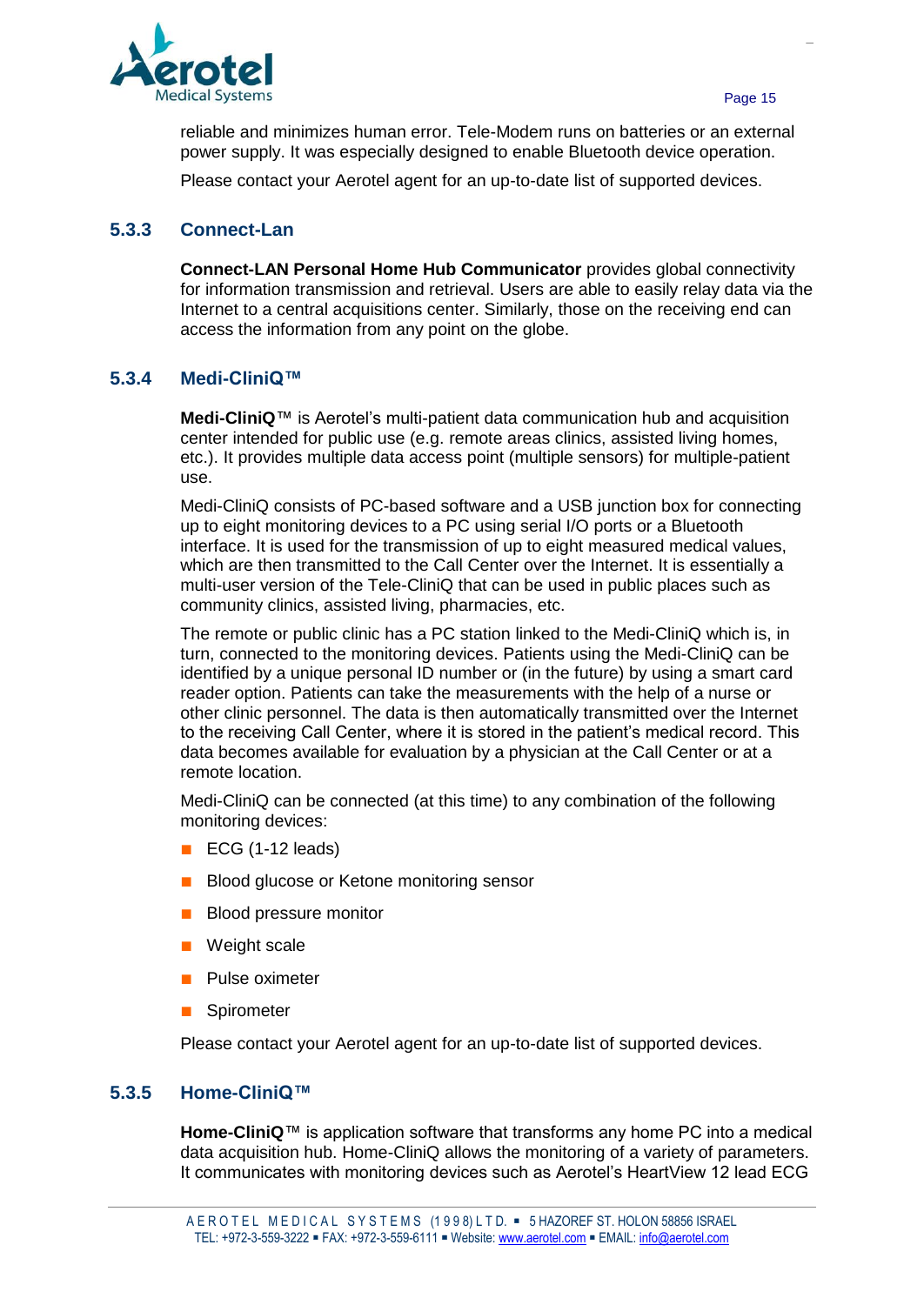

device, via a wireless, Bluetooth interface. Home-CliniQ monitors incoming wireless connections and displays the status of the communication. Upon completion of a successful data transfer, the received data is stored on the PC's hard disk and sent, via the Internet (FTP), to an FTP server.

The following illustration presents a typical Home-CliniQ setup.



Please contact your Aerotel agent for an up-to-date list of supported devices.

#### **5.4 e-CliniQ Monitoring Devices**

e-CliniQ is particularly versatile in that, in addition to monitoring devices developed by Aerotel, third-party products can easily be integrated with the system.

#### **5.4.1 BP-Tel™ Trans-Telephonic Blood Pressure**

**BP-Tel**™ enhances the lifestyle of hypertensive and hypotensive patients by relieving the "white coat effect" normally associated with blood pressure monitoring conducted at hospitals and clinics. A user-friendly, one-step instrument, it enables physicians to conduct routine blood pressure monitoring from the comfort of their patients' homes. With its built-in proprietary communicator, BP-TEL automatically transmits data over the patient's home telephone line to the MPM Receiving Center.

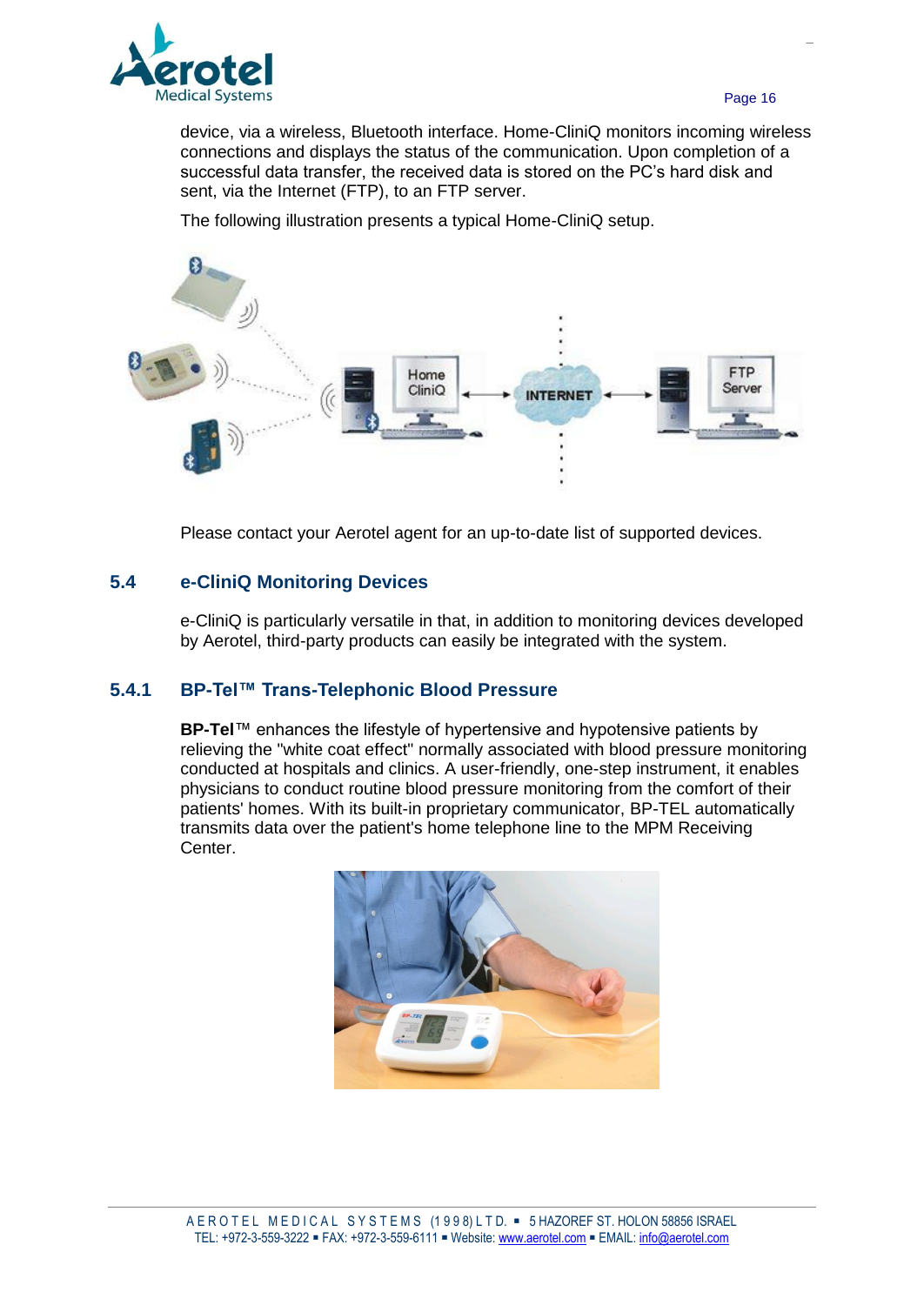



#### **5.4.2 Weight-Tel™**

**Weight-Tel**™ is a trans-telephonic weight measurement device that makes routine weight monitoring (including long-term and individualized follow-up) simple and efficient. All a user has to do is step on the scale to have his/her weight automatically transferred, via regular telephone lines, to the MPM Receiving Center. The computerized logbook makes it easy to trace an accurate trend in the user's weight, and to increase the effectiveness of weight control programs.



#### <span id="page-16-0"></span>**5.4.3 Other e-CliniQ Devices and Sensors**

Aerotel incorporates third-party products that can communicate with our systems. This permits medical practitioners to substantially expand the range of services provided by e-CliniQ monitoring. Such third-party equipment includes:

■ Pulse Oximeters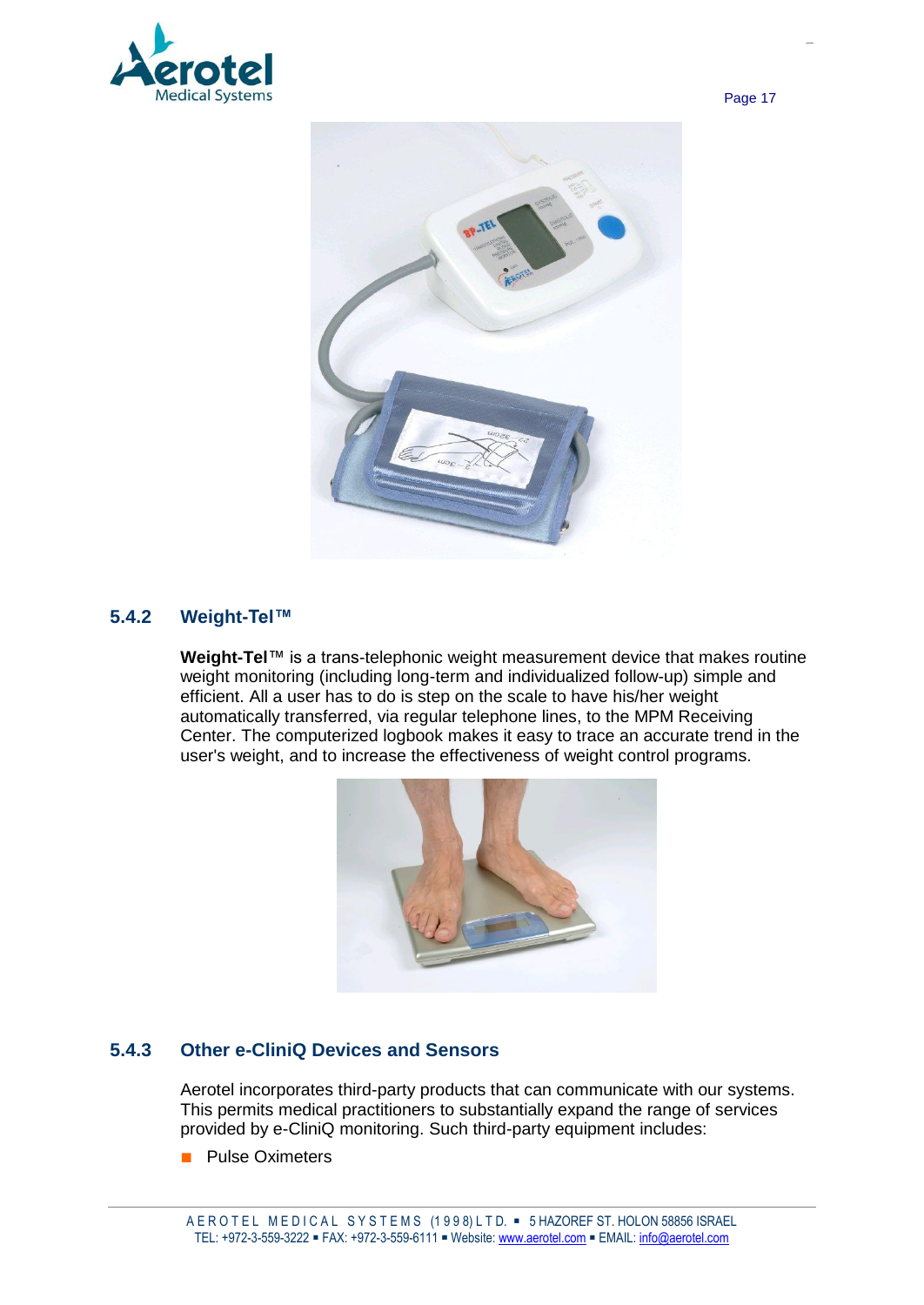

- **■** Blood Pressure Monitors
- **■** Precision Health Scale
- Blood Glucose Meters
- Blood Glucose and **B-Ketone Monitoring Sensor**
- **■** INR/PT Meters
- Spirometry and Oximetry meters
- Temperature control to be implemented shortly.

Please contact your Aerotel agent for an up-to-date list of supported devices.

#### **6. Life Care Mobile Monitoring System**

#### **6.1 Life Care Overview**

The Aerotel LifeCare system provide sophisticated, yet easy-to-use, mobile monitoring solutions enabling effortless and continuous remote monitoring from anywhere, at anytime. The cellular-based wrist-wearable mobile monitoring and communication devices can seamlessly transmit real-time data, such as medical information, environmental data, location or distress alarms to a remote medical center for online monitoring and advice.

Aerotel LifeCare solutions were originally developed by Tadiran LifeCare, which was acquired by Aerotel Medical Systems.

#### **6.2 Life Care Monitoring Solutions**

The following Aerotel LifeCare monitoring solutions are intended for telehealth, telecare, medical alert and teleassistance applications, enabling users to be monitored continuously and effortlessly from anywhere, at anytime.

#### **6.2.1 SKeeperWare™**

**SKeeperWare**™ is a software suite for remote monitoring and device setup for service providers, enabling real time monitoring of SKeeper (refer to section [6.3.1\)](#page-18-0) or GeoSkeeper (refer to section [6.3.2\)](#page-19-0) users, receiving alerts and alarm calls and responding to user requests. The SKeepWare application can be connected to the service provider's phone system enabling direct voice calls with the users.

SKeepWare can receive calls and alerts from SKeeper devices. It has a database with users' data (SKeeper phone number, personal info, relatives, etc.). When a call is received form a SKeeper device, the personal file will open automatically and the call center attendant will be able to talk with the user via the SKeeper's built-in speakerphone. The call center can also receive messages and alerts from the SKeeper devices (such as low battery alert, and device ON/OFF status). The application can also support traditional home-based medical alert or social alarm systems.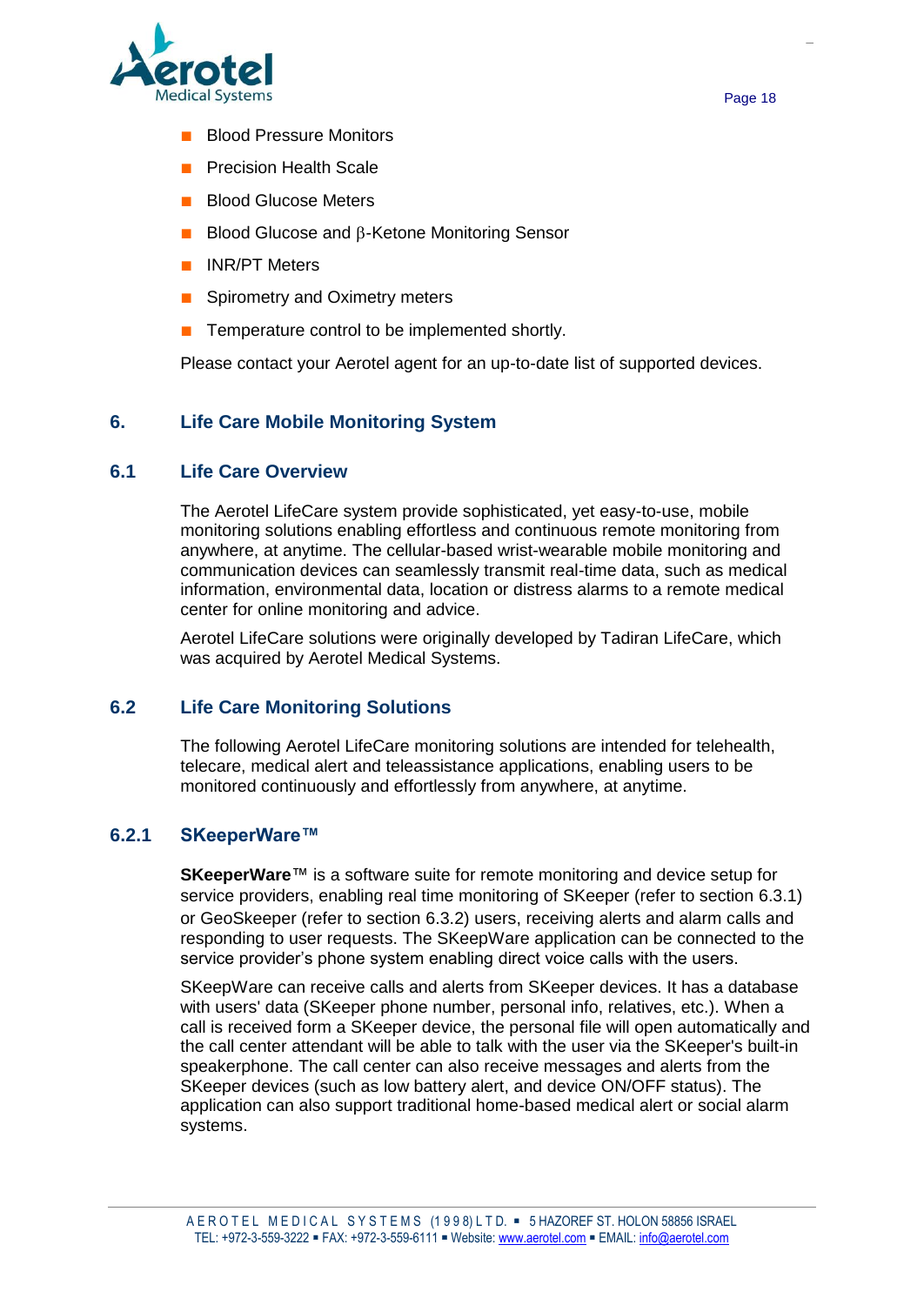

**SKeeperAgent**™ is an application for resellers or service providers, enabling them to activate SKeeper or GeoSkeeper devices, assign user name and password to users, program the devices remotely over the air, or locally, and keep track of the device status of their clients.

#### **6.2.3 SKeeperWeb™**

**SKeeperWeb**™ is a user-friendly Web-based application allowing end-users or authorized relatives or caregivers to remotely program device parameters, such as automatic answering, speed-dialing numbers, etc. SKeeperWeb accesses the same database generated by SkeeperAgent. SKeeper devices can be remotely programmed by receiving SMS commands from the SKeeperWeb. Installation requires a setup of a Website with a constant DNS address and an SMS service account.

#### **6.2.4 GeoWare™**

**GeoWare**™ is a Web-based application allowing end-users or authorized relatives or caregivers to remotely track the whereabouts of a GeoSkeeper user or a group of users. The application uses a commercial mapping application, such as Google Maps or Atlas CT in order to enables tracking and viewing of users locations on a map. With its Geofencing feature, it enables users to draw a fence on the map and to receive automatic alerts when the user leaves a pre-defined zone. Alerts can be sent to the monitoring center or to other mobile phones (via SMS) or by email.

## **6.3 LifeCare Wearable Devices**

#### <span id="page-18-0"></span>**6.3.1 SKeeper™**

**SKeeper**™ is a wearable personal communicator with a distress alarm that was designed to make life easier and safer for elderly, chronically ill, children or lone workers, as well as for their relatives and caregivers. SKeeper is the ideal solution for mobile telecare, teleassistance and medical alert applications.